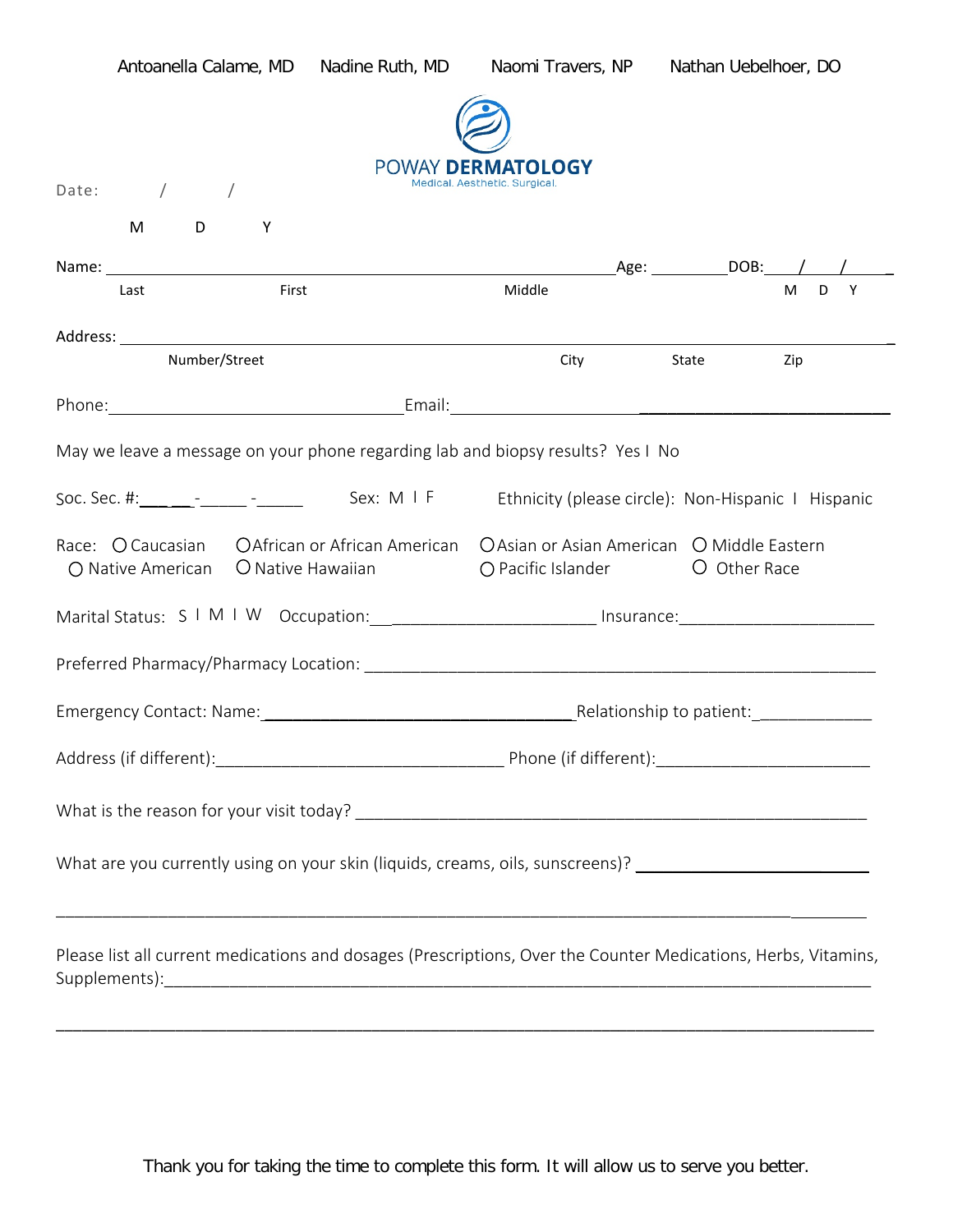| Antoanella Calame, MD                                                                                                                                                                                                                                                                         | Nadine Ruth, MD |                                                                                                                                                                                                                             | Naomi Travers, NP Nathan Uebelhoer, DO                                                                                |
|-----------------------------------------------------------------------------------------------------------------------------------------------------------------------------------------------------------------------------------------------------------------------------------------------|-----------------|-----------------------------------------------------------------------------------------------------------------------------------------------------------------------------------------------------------------------------|-----------------------------------------------------------------------------------------------------------------------|
| Please list all known allergies                                                                                                                                                                                                                                                               |                 | POWAY DERMATOLOGY<br>Medical. Aesthetic. Surgical.                                                                                                                                                                          | (please include type of reaction):                                                                                    |
| Do you have a personal (P) or family (F) history of: (circle all that apply)                                                                                                                                                                                                                  |                 |                                                                                                                                                                                                                             |                                                                                                                       |
| PIF - Asthma<br>PIF-Basal Cell Cancer PIF-Eczema PIF-Melanoma PIF-Squamous<br>PIF - Bleeding Disorder PIF - Heart Disease PIF - Multiple Sclerosis Cell Cancer                                                                                                                                |                 |                                                                                                                                                                                                                             | PIF-Diabetes PIF-High Blood Pressure PIF-Psoriasis                                                                    |
| Are there any other medical or surgical conditions that affect your day to day health? ___________________                                                                                                                                                                                    |                 |                                                                                                                                                                                                                             |                                                                                                                       |
| Do you smoke? Yes I No Quantity: ___________ Have you previously smoked? Yes I No<br>Current Facial Cleanser: ___________________________________Current Sunscreen: ___________________________                                                                                               |                 |                                                                                                                                                                                                                             | <u> 1989 - Johann Stoff, deutscher Stoff, der Stoff, der Stoff, der Stoff, der Stoff, der Stoff, der Stoff, der S</u> |
|                                                                                                                                                                                                                                                                                               |                 |                                                                                                                                                                                                                             |                                                                                                                       |
| (Optional) How did you hear about us?                                                                                                                                                                                                                                                         |                 |                                                                                                                                                                                                                             |                                                                                                                       |
| ○ Family Member / Friend: _____________________<br>$O$ Facebook<br>O Google<br>O News Station<br>O Powaydermatology.com                                                                                                                                                                       |                 | O Patient Fusion<br>$O$ Special Event<br>$\bigcirc$ Yelp                                                                                                                                                                    | Insurance Carrier Website (Provider Directory):                                                                       |
| (Optional) Do you have any cosmetic concerns such as?<br>$\bigcap$ Acne scars<br>○ Brown spots<br>○ Crow's feet<br>$O$ Eyelash thinning<br>O Eyebrow drooping<br>$\bigcirc$ Forehead lines<br>$O$ Frown lines<br>○ Jawline changes<br>○ Jowls / marionette lines<br>$\bigcirc$ Lip appearance |                 | Skin resurfacing / scar treatment<br>$\cup$ Skin tags<br>O Smile / laugh lines<br>O Smoker's / lip lines<br>O Sunken eyes<br>O Sunspots<br>O Under eye circles<br>O Uneven skin color texture<br>Varicose veins<br>Wrinkles |                                                                                                                       |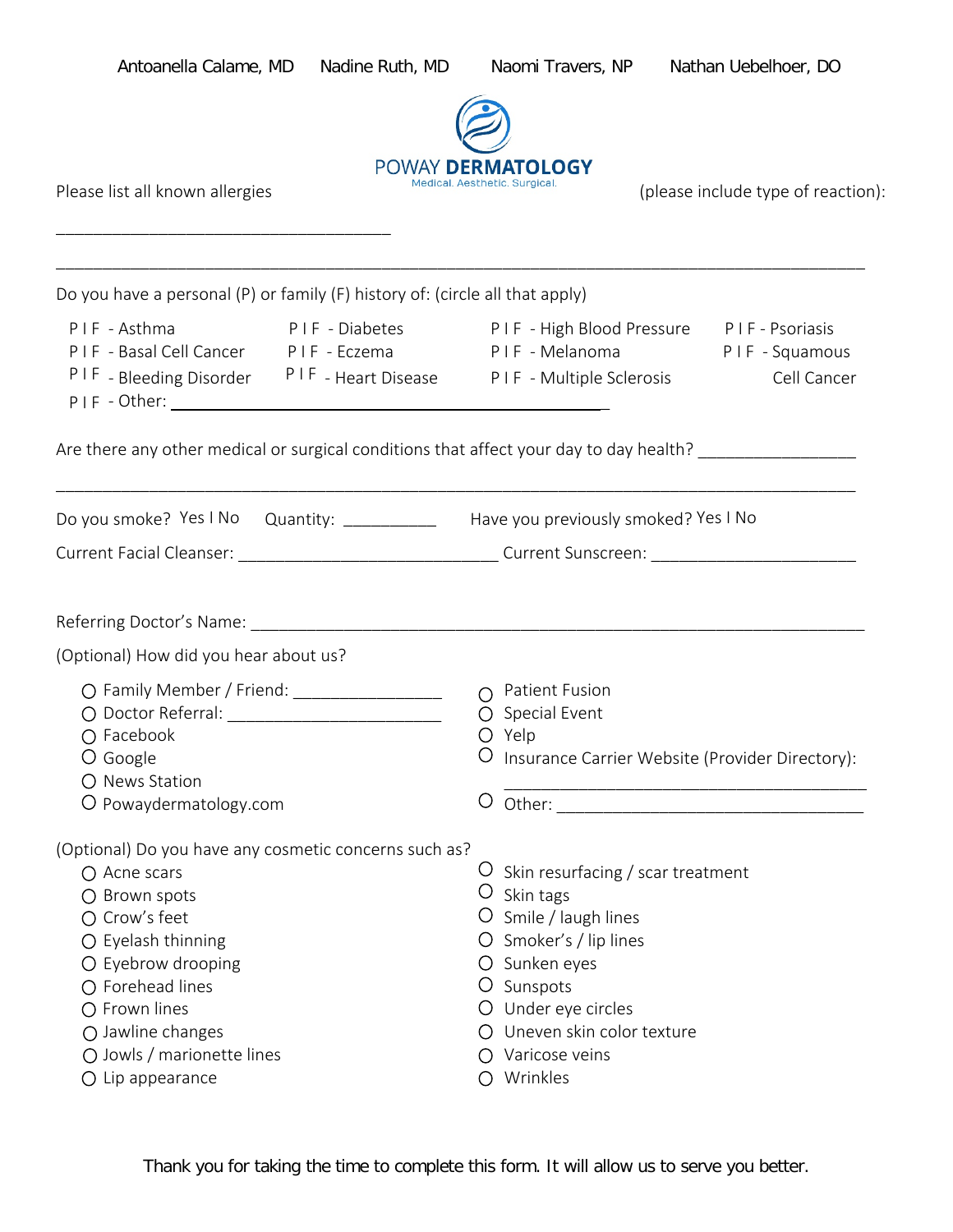

Patient Service

Agreement

IMPORTANT: PLEASE INFORM US IN THE FUTURE IF YOUR INFORMATION CHANGES

Patient Name

## BILLING INFORMATION:

In order to control our costs of billing, we request that charges be paid at the time services are rendered unless we will be billing your insurance. To encourage this, a discount of 10% will be given for cash or check and 5% for credit card payment at the time of service. Charges for cosmetic procedures do not receive a discount and must be paid at the time of the visit.

Insurance Information: if you desire that we bill your insurance, please present your insurance card(s) at the front desk. In addition, please provide the following information to expedite processing your claim:

| Insured (the person listed on the policy): |  |
|--------------------------------------------|--|
| Patient's Relationship to the Insured:     |  |
| Insured's Date of Birth: / / /<br>M<br>D   |  |

Please read and sign below:

I authorize the release of the information in my medical records as necessary for my treatment, payment, and healthcare options. I authorize payment of medical insurance benefits to POWAY DERMATOLOGY, a division of Compass Dermatopathology, Inc. and understand that regardless of my insurance coverage, I am financially responsible for all medical services received. I have received a copy of POWAY DERMATOLOGY'S Notice of Privacy Policy Practices.

Signature of Patient or Guardian Date Communication of Patient Assembly Date Date

\_\_\_\_\_\_\_\_\_\_\_\_\_\_\_\_\_\_\_\_\_\_\_\_\_\_\_\_\_\_\_\_\_\_\_\_\_\_\_\_\_\_\_\_\_\_\_\_\_\_\_\_\_\_\_\_\_\_\_\_\_\_\_\_\_\_\_\_\_\_\_\_\_\_\_\_\_\_\_\_\_\_\_\_\_\_\_\_\_\_\_\_\_\_\_\_\_\_\_